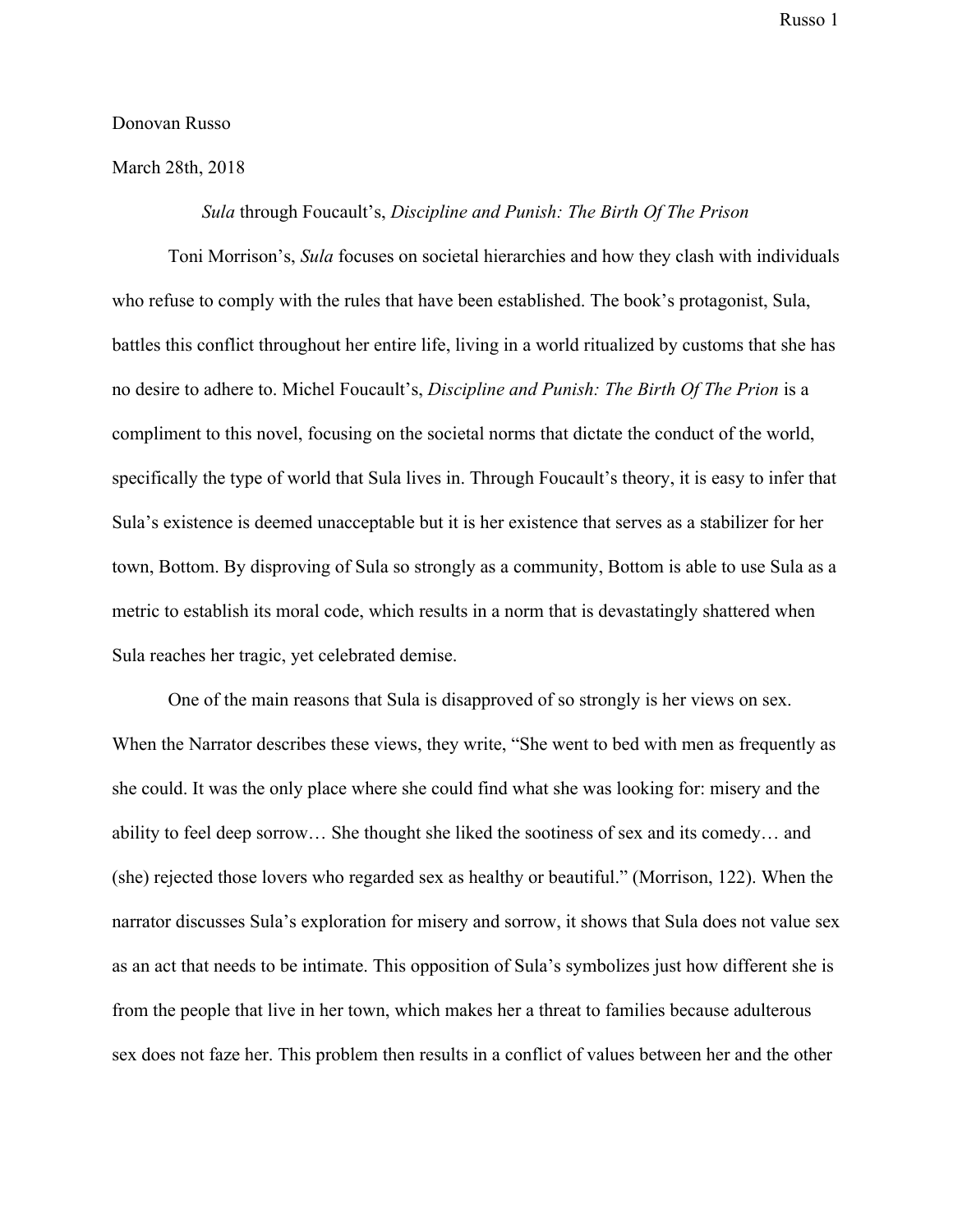women who live in Bottom, fearful that Sula will use their husbands for meaningless sex, which is all that she is looking for, which is why she rejects those who view sex as this pristine act. Because Sula embraces this rather wild image, the married women in town do not understand her because it is not what they have been taught. This results in them disapproving of Sula because they do not know what else to think.

This conflict in the novel only escalates when Sula sleeps with her best friend's husband, Jude. When her best friend, Nel, accuses Sula of taking her husband away as a result of the affair, Sula responds by saying, "What you mean take him away? I didn't kill him, I just fucked him. If we were such good friends, how come you couldn't get over it?" (145). Although both women see it as a turning point in their relationship, they both have valid reasons to be upset. Nel, who has evolved into being a traditional woman from Bottom, is angry that Sula would betray her in such a fashion. A betrayal that resulted in the departure of Jude, which then broke up her family. Sula sees it as a betrayal on Nel's part, believing that what she did was meaningless and that Nel should not have let it ruin their friendship.The reason why this relationship ended in such a tragic way is because Sula and Nel grew up together, identifying themselves as one person. As they drifted apart, so did their identities and perspectives. So because both women view sex differently, it created a communication barrier, resulting in Nel joining the rest of Bottom in disapproving of Sula.

Foucault's, "Delinquent Theory" further proves Sula to be this man made outsider that Bottom collectively creates. He describes the theory, writing, "The delinquent is an institutional product… by means of ever more closely placed insertions, under ever more insistent surveillance, by an accumulation of disciplinary coercion." (Foucault, 1496). When applying this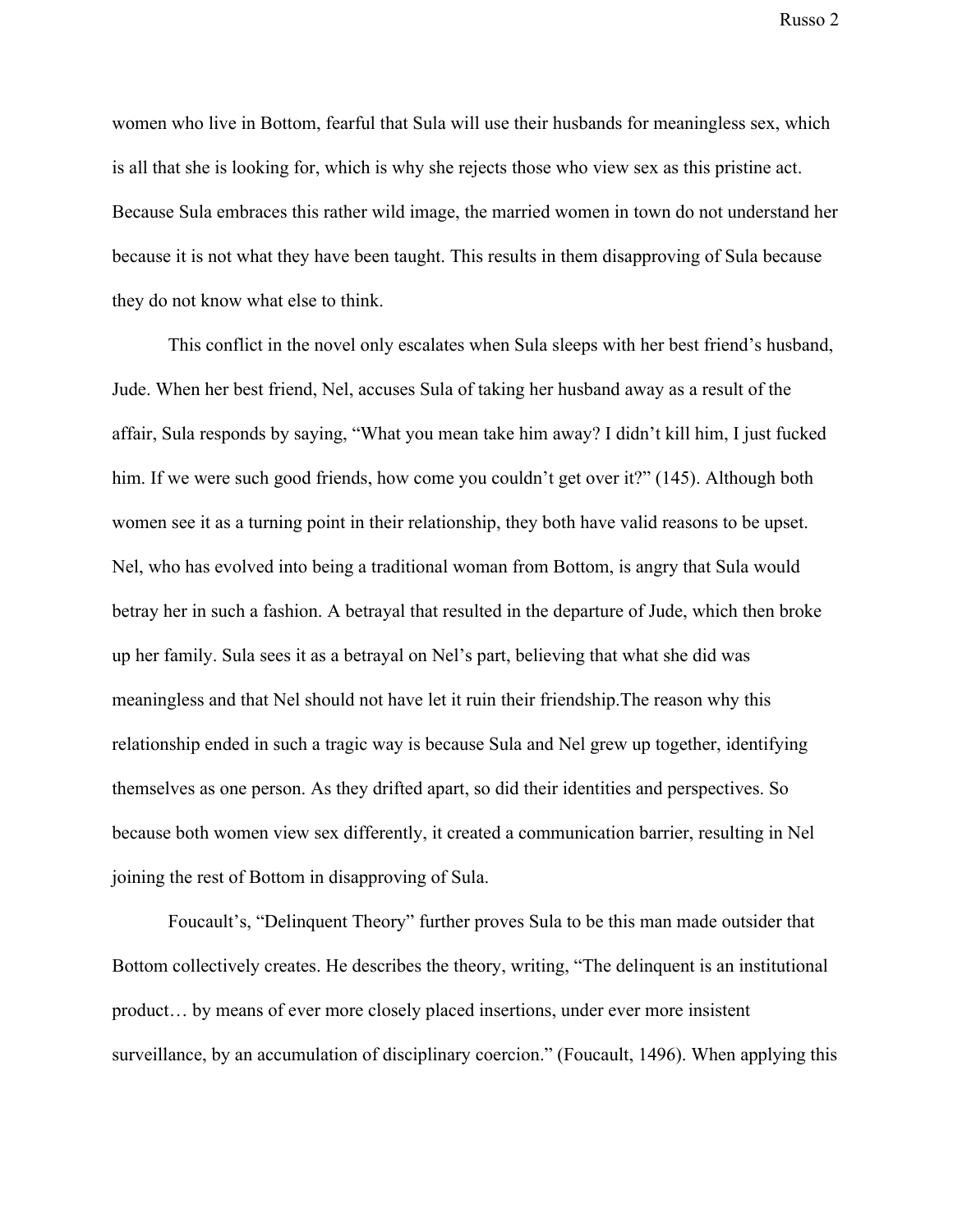theory to the novel, it can be seen that Sula is not actually this wicked, evil person that she is percepted of being. Instead, she is socially constructed as an evil being because her beliefs and actions do not align with Bottom's. So as the word began to spread on Sula, the members of Bottom were forced to believe what they had heard, because they had no way to avoid being victimized by this coercion of discipline that was established.When it comes to Nel, it is Sula's death that forces her to realize how much she actually loved this woman and that it was Sula and not Jude, who she had missed all those years prior. The tears that Nel cries symbolize the grief that she feels for giving into this fear that it would be socially unacceptable for her to remain friends with Sula, which goes back to Foucault's idea, that an environment is a product of one's society and therefore, it has the authority to label who is evil.

By labeling Sula as evil, Bottom is able normalize the disapproval of her. This is proven when the Narrator writes,

 "Their conviction of Sula's evil changed them in accountable yet mysterious ways… They began to cherish their husbands and wives, protect their children, repair their homes and in general band together against the devil in their midst… The presence of evil was something to be first recognized, then dealt with, survived, outwitted, (and) triumphed over." (117-118).

This passage exemplifies the moral code that the people of Bottom live under. By living in Bottom and acting in the free spirited way that she does, Sula is able to inspire the community to act as productive human beings who use her as a symbol of what they never want to become, and as a way to communitize. The Narrator's use of the word, "survived", makes it clear that percepting Sula as this evil being allows Bottom to normalize this hatred of her, a hatred that needs to be faced head on and beaten. Instead of forcing Sula out of town, these people need her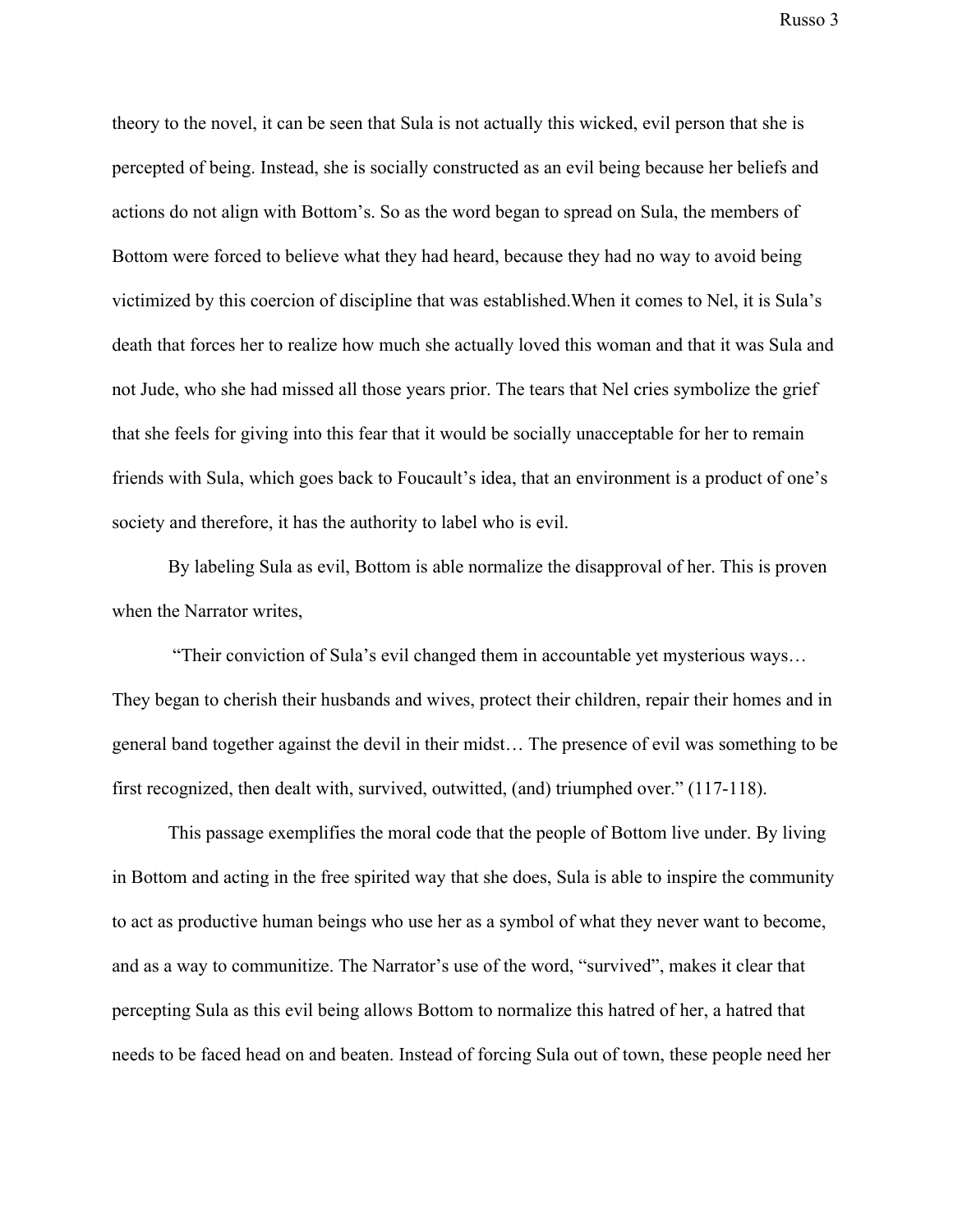to be a member of Bottom because she gives them something to strive off of, as if hating her regulates their society.

As abnormal as it may seem, Bottom's decision to normalize the hatred of Sula is not as uncommon as one may think. Foucault explores ideas of judging and surveillance in his theory, writing, "The judges of normality are present everywhere… with its systems of insertion, distribution, (and) surveillance, observation has been the greatest support, in modern society, of the normalizing of power." (1499). When applying this idea to the novel, it is important to understand what exactly it is, that needs to be supported. Because the people who live in Bottom were able to see how different Sula is from them, they are able to identify her as a threat that can ruin the lives that they so greatly appreciate, only realizing this with her arrival. By judging Sula and acting in a manner that attempts to be better than her, Bottom is motivated to keep societal norms the way that they are, so Sula cannot win. In their eyes, letting her win would be letting her beliefs spread throughout the rest of the community, a community that is supported off of a set of predetermined expectations and standards.

As mentioned previously, Sula serves as a source of stabilization for Bottom because she acts as an opposing factor, which inspires the regulation in their way of living. When Sula passes, the Narrator discusses how much it devastates the community, writing, "The tension was gone and so was the reason for the effort they had made. Without her mockery, affection for others sank into flaccid disrepair… Now that Sula was dead and done with… They returned to their original claims of superiority." (153-154). Because Sula died, Bottom lost every reason to feel inspired, which then resulted in an eruption of chaos, a chaos that was due to people's inability to perform the caring, yet responsible tasks that bettered the town.This shows that these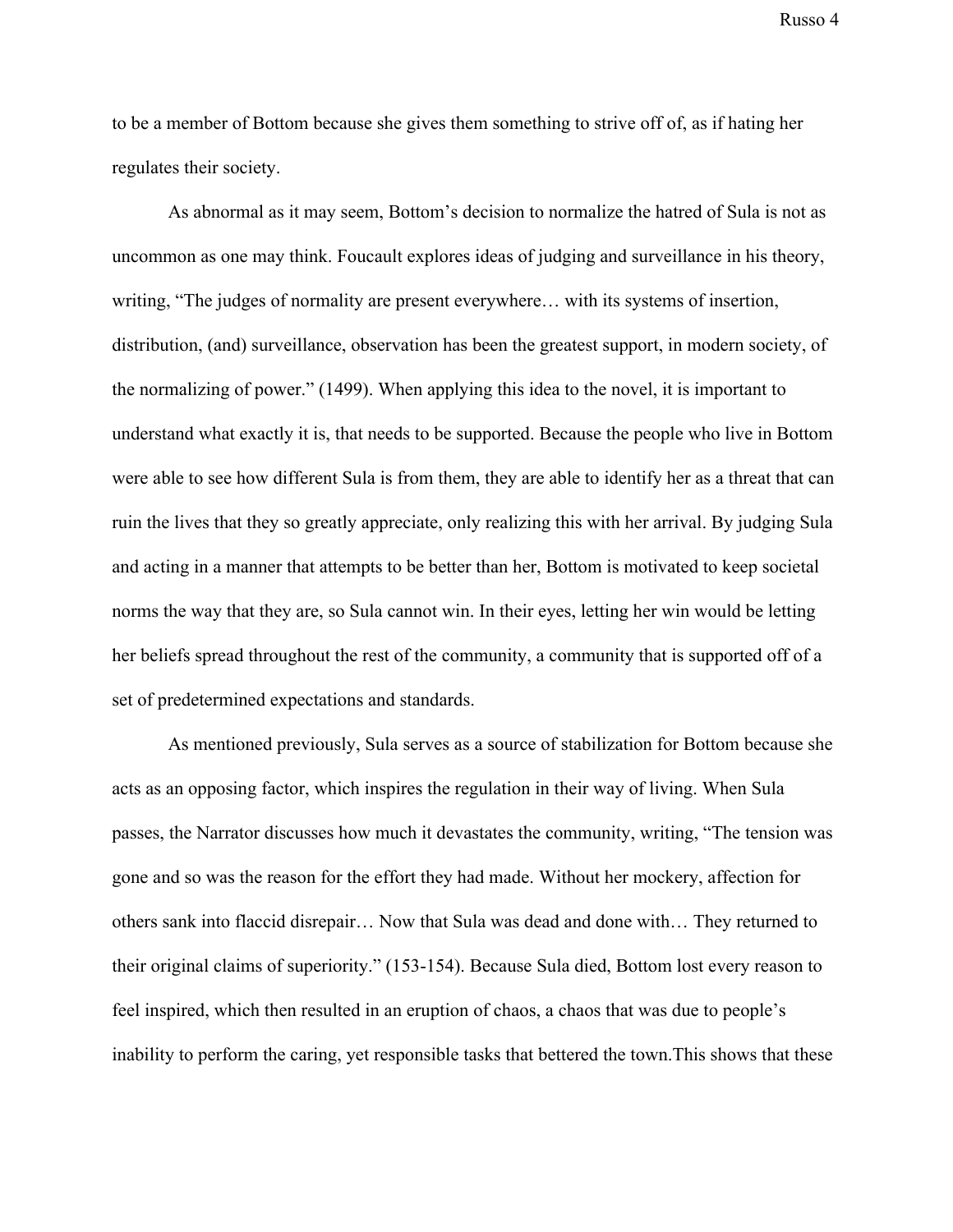tasks were only performed because the members of Bottom did not want Sula to get the best of them, as if taking care of their families and houses made them more genuine than Sula. So when she did eventually pass, nobody had any reason to act as they did prior because there was no one who was a disruption to the societal conduct in Bottom. Because of this, her death resulted in the destruction of the normalization for the people in the community, because they found it impossible to not only hate, but to also strive off of a dead woman.

Foucault's theory can further explain the impact of Sula's death when he discusses the consequences of a disruption in power. This is shown when he writes,

"… the internal dislocation of the judicial power or at least of its functioning; (creates) an increasing difficulty in judging, as if one were ashamed to pass sentence; a furious desire on the part of the judges to judge, assess, diagnose, recognize the normal and abnormal and claim the honour of curing or rehabilitating." (1498).

When Sula died, her death began to represent the, "dislocation" of power in Bottom because the community had no one to disapprove of. It is interesting to note when Foucault mentions the shame that judges feel when passing sentence in these scenarios, because it exploits this obsessive need to have an established chain of command. In the case of Bottom, how could the community pass judgement on one another when they all act alike? It is their similarities that have brought them all together and because of this, disapproving of a community member would only be an act of hypocrisy. Due to this, there is no one to, "judge", and there is no one to, "diagnose", which results in the destruction of authoritative power, which ultimately kills the efficient production of Bottom, because nobody has any reason to care anymore.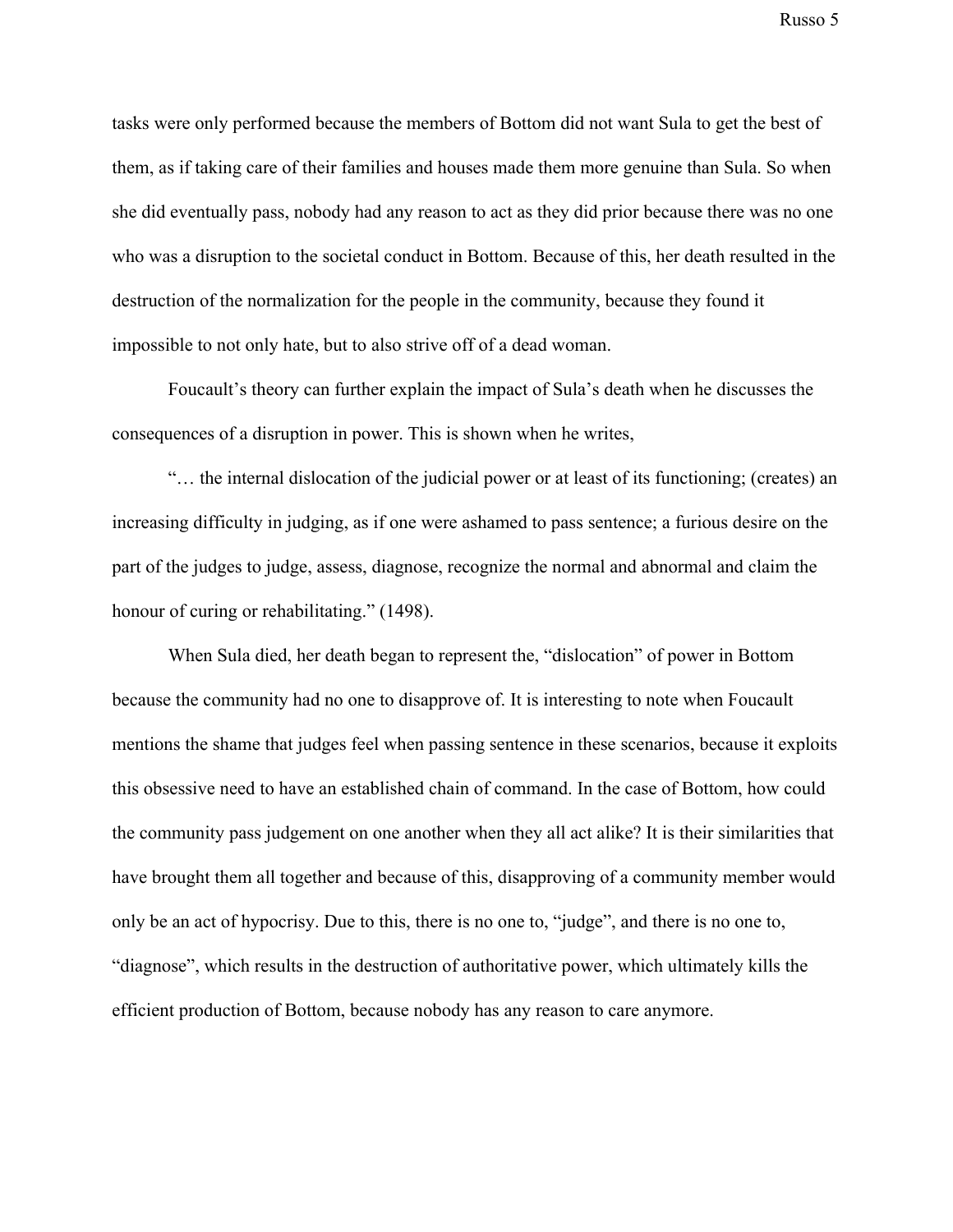When studying, *Sula*, it is important to understand what Morrison was trying to convey by writing it. It is a character like Sula, that gives readers a glimpse into the life of an outsider, which shows that they possess all the feelings and struggles that everyone else deals with. This book also depicts how a society's operational system can be flawed, which detests people who do not fit into the visions set, by authoritative judges. With the assistance of Foucault, it is easier to further examine themes of societal power that affect all the characters in the novel, specifically Sula and Nel. Foucault's theory helps reveal that Sula's existence is absolutely needed, in order to maintain the power and consistency for the members of Bottom to function properly.

Works Cited